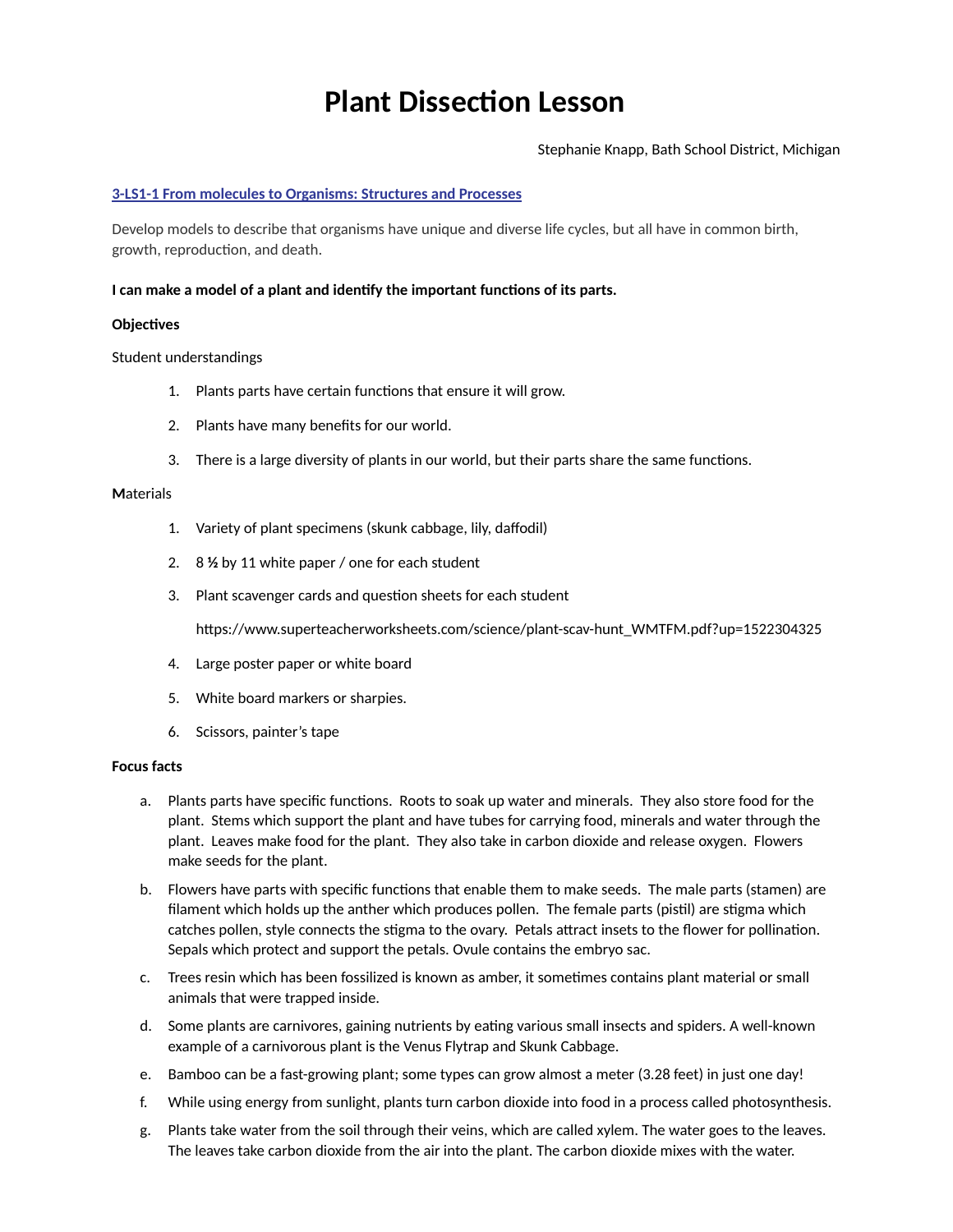Energy from the sun helps this process along and turns the combination into a sugar called glucose. The glucose is plant food. It gives the plants energy to grow.

- h. In the leaves of a plant is a substance called chlorophyll. Chlorophyll makes leaves green. It also traps the energy from the sun, so the plant can use it.
- i. When plants take carbon dioxide from the air, they release oxygen. Animals use this oxygen to grow. We release carbon dioxide, which the plants use.
- j. Plants are the only organism with a wall around their cell (cell wall) which gives the plant structure. In the cell are chloroplast which contains chlorophyll which take light and make food for the plant.
- k. Around 2000 different types of plants are used by humans to make food.
- l. Onions might taste good, but they can be painful to chop. A gas is released when you cut onions that irritates your eyes, the tears you produce while this happens are your body's way of washing it from your eyes.
- m. In the agricultural industry, to ensure crops of food grow well water is often added to soil in the form of irrigation.
- n. Plant matter found at the bottom of areas with water such as swamps can eventually turn into coal due to a process called metamorphosis (changing form).
- o. There are over 300,000 identified plant species and the list is growing. 250,00 have flowers.
- p. Poison ivy produces a skin irritant called urushiol. Touching poison ivy will cause an allergic reaction, usually in the form of an itchy rash on the skin.
- q. Fertilizers are chemicals added to plants to help them grow. Important elements in fertilizers include nitrogen, phosphorus and potassium. Manure (animal waste) is also used as a fertilizer.
- r. Plants take water from the soil through their veins, which are called xylem. The water goes to the leaves. The leaves take carbon dioxide from the air into the plant. The carbon dioxide mixes with the water. Energy from the sun helps this process along and turns the combination into a sugar called glucose. The glucose is plant food. It gives the plants energy to grow.
- s. In the leaves of a plant is a substance called chlorophyll. Chlorophyll makes leaves green. It also traps the energy from the sun, so the plant can use it.
- t. When plants take carbon dioxide from the air, they release oxygen. Animals use this oxygen to grow. We release carbon dioxide, which the plants use.
- u. Plants also need minerals from the soil to grow. Nitrogen helps them grow and make leaves. Phosphorus helps grow strong roots. Potassium helps the plant make fruit and it keeps them healthy.
- v. Plants need large amounts of nitrogen, phosphorus and potassium. The soil doesn't always have enough of these nutrients. Gardeners use fertilizer to give plants more nutrients. Fertilizers are sort of like vitamins for plants. Some fertilizers are made from chemicals. Others are made from natural things like cow manure. Poop has lots of nutrients for plants.

# **Activity**

- 1. Using a white board or large sheet of paper share facts with students using models and their questions to guide the discussion. It will help you to assess what they know and give them new information. Encourage them to take notes during the discussion.
- 2. Provide plants with flowers for small groups of students. Then give them and 8 x 11 piece of paper. They fold their paper hot dog style then into fourths. Sketch their plant using the full length of the paper . Each fourth should have a plant part flower, stem, leaves and roots.
- 3. Open their paper and cut along the folds up to the first fold.